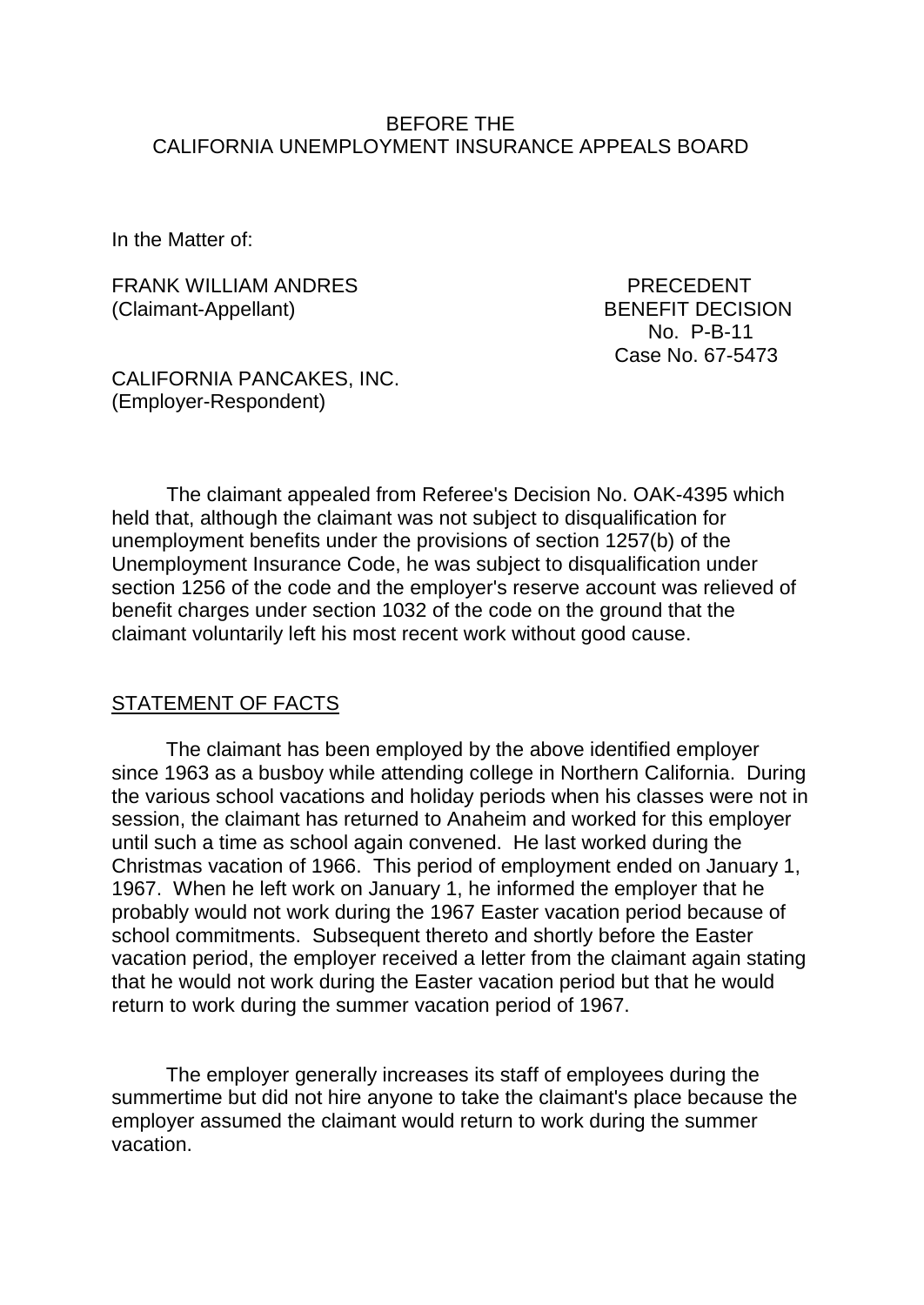The record shows that since1963, work has always been available for the claimant as a busboy during the holiday and vacation periods, and work was available during the summer vacation period of 1967. However, the claimant did not return to work as promised but rather filed a claim for unemployment benefits in the Richmond office of the Department of Employment effective June 18, 1967. The employer, within the time period provided by law, responded to the notice of claim filed sent to it by the department, indicating that the claimant was expected to return to work in June 1967 and had not been discharged.

The claimant testified that he did not return to work for the employer in June because he desired to remain in Northern California and obtain work. He admitted that he could have returned to work and lived with his parents in Anaheim as had been his custom during his prior periods of employment.

# REASONS FOR DECISION

Section 1256 of the Unemployment Insurance Code provides for the disqualification of a claimant, and sections 1030 and 1032 of the code provide that an employer's reserve account may be relieved of benefit charges if it is found that the claimant voluntarily left his most recent work without good cause or was discharged for misconduct connected with his most recent work.

In this case the claimant has, for the last four years, followed a pattern of attending college and working for the employer as a busboy during the holiday and vacation periods when his classes were not in session. This pattern is different than that generally followed by the average college student who during periods of holiday and vacation may work for a variety of different employers at a variety of different jobs. Here the claimant has worked for one employer at one job for four years. This situation is also different from that of certain maritime workers whose period of employment is limited by the terms of the contract existing between the individuals' union and the employer (Benefit Decision No. 6613).

A careful review of the pattern followed by the claimant leads us to the conclusion that an employer-employee relationship has existed between the claimant and the employer for the four-year period the claimant has worked for the employer. During those periods when the claimant has been attending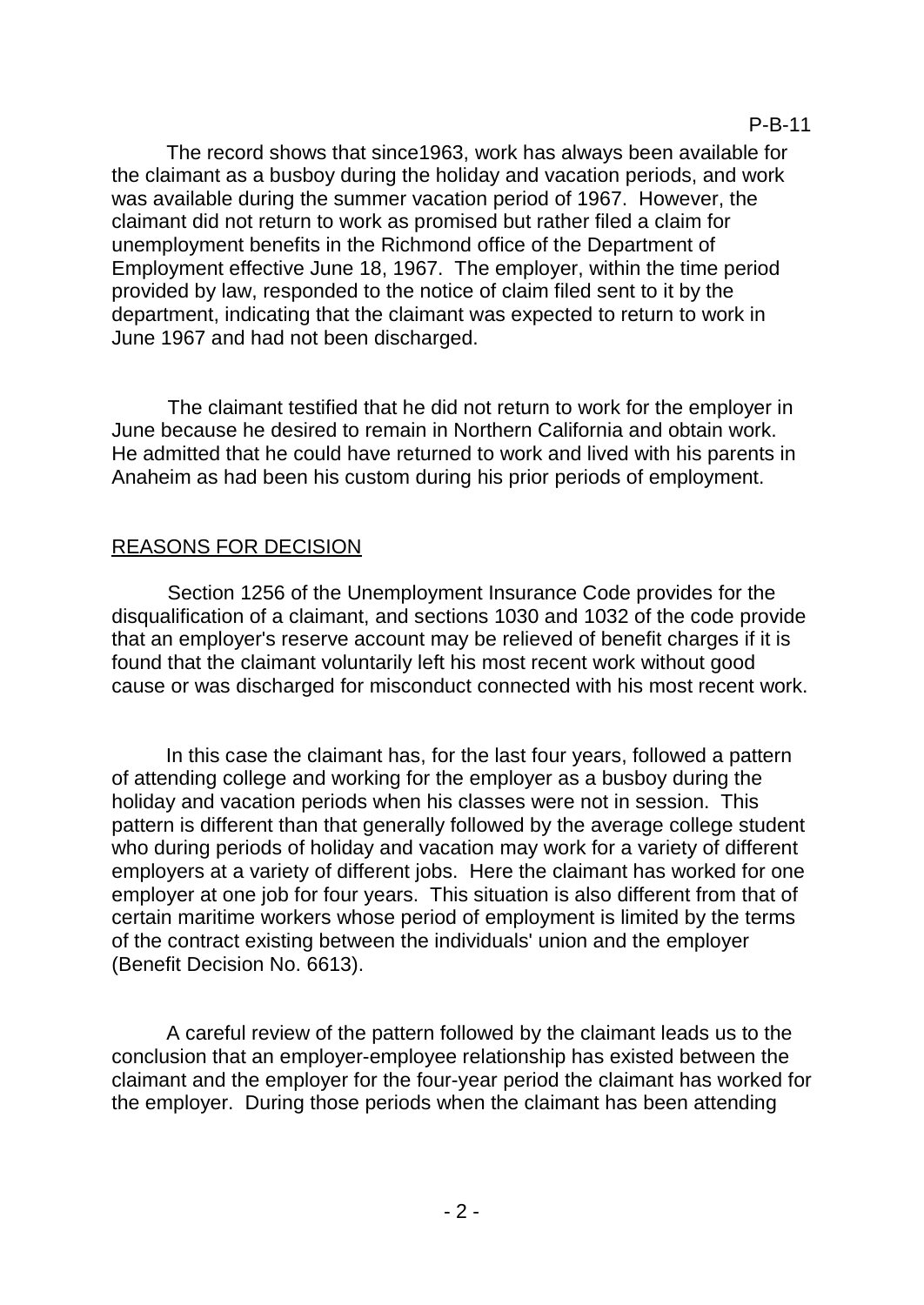college, he has, in effect, been on an approved leave of absence. In June 1967 he chose not to return at the end of his leave of absence but rather to file a claim for unemployment benefits.

In Benefit Decision No. 5279, the claimant was granted a leave of absence so that she could return to the home of her mother who was seriously ill. When her mother recovered sufficiently that she no longer required the presence or care of the claimant, the claimant chose not to return to work but to file a claim for benefits. We there held that when the claimant did this she abandoned any intention of returning to her former employer and severed the employer-employee relationship which existed by virtue of the authorized leave of absence. We concluded there that the claimant voluntarily left her work. Applying this reasoning to the facts in this case, we conclude that when the claimant failed to return to work and chose to file his claim for benefits, he severed the employer-employee relationship which had existed between him and his employer and, in effect, voluntarily left his most recent work.

It is necessary to decide if his reasons for leaving work were of such a compelling nature as to constitute good cause (Benefit Decision No. 6046). The only reason presented by the claimant for his leaving work was his personal desire to remain in Northern California and attempt to find work there. He presented no compelling reasons for this desire, and we conclude that his actions were not those of a reasonable person genuinely desirous of retaining employment (Benefit Decision No. 5686). We have consistently held that leaving work to look for other work does not constitute good cause. We conclude in this matter that the claimant voluntarily left his most recent work without good cause (Benefit Decision No. 3413 and Ruling Decision No. 1).